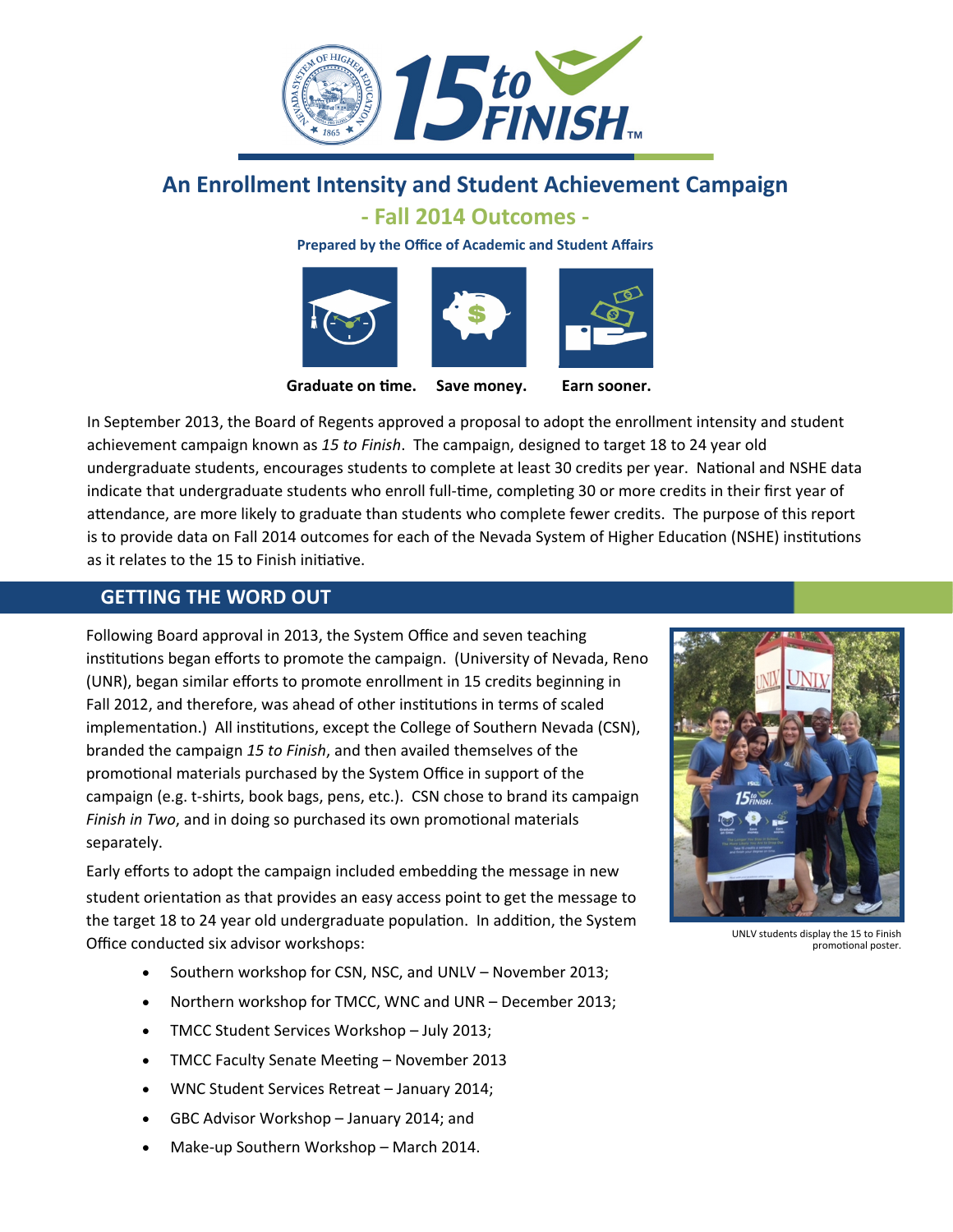



While every institution had the opportunity to participate in at least one workshop, some institutions (WNC and TMCC) requested additional workshops for broader student service audiences. To support implementation, an advisor toolkit was developed (accessible via www.nevada.edu/15) that includes student e-mail messages that can be automated, posters, postcards, a video and other support materials the institutions can access in electronic form and utilize as they see fit to support the campaign. In addition to these workshops, the Chancellor's Office accepted other speaking opportunities in an TMCC students wearing 15 to Finish promotional t‐shirts. effort to get the word out beyond the System:

- GBC/School District Partnership Meeting March 2014;
- American Association of College Registrars and Admissions Officers April 2014;
- Nevada Association of Career and Technical Education Conference July 2014; and
- Legislative Committee on Education March 2014.

Further, NSHE's efforts to embrace the student completion agenda through its 15 to Finish initiative were highlighted at the Complete College America annual convening held in Miami, Florida, in December 2014.

#### **MESSAGING TO STUDENTS**

The 15 to Finish message has been embraced by NSHE institutions in a number of ways. The general message to students is the importance of accumulating 30 completed credits in the first year of enrollment. This can be accomplished through various credit combinations including 15 credits in the fall and spring semesters or 12 credits in the fall and spring semesters and six credits in the summer (12-12-6 model). The latter was often part of the messaging targeted to community college and state college students. Additional options include enrolling during a winter mini‐term and in on‐line courses to complete 30 credits throughout the year. Therefore, the data provided in this report, while focused on Fall 2014 enrollment of at least 15 credits, also includes data for students enrolled in 12 or more credits at the community colleges and state college. Further analysis at the completion of the Summer 2015 semester will give a more complete picture of student enrollment patterns, particularly those students who completed 30 credits in the first year of enrollment without taking 15 credits during the fall semester.

### **FALL 2014 OUTCOMES**

All institutions began in some fashion to incorporate the 15 to *Finish* message immediately following Board approval in September 2013, however, for the majority of the institutions full-scale implementation occurred during Fall 2014. Consequently, the data presented here compares outcomes from Fall 2014 to a Fall 2012 baseline. This report highlights certain metrics that generally capture the success of the initiative. Additional and more detailed data are available [here.](http://system.nevada.edu/tasks/sites/Nshe/assets/File/15_to_Finish_Fall_2014_Outcome_Data_Revised_04022015.pdf)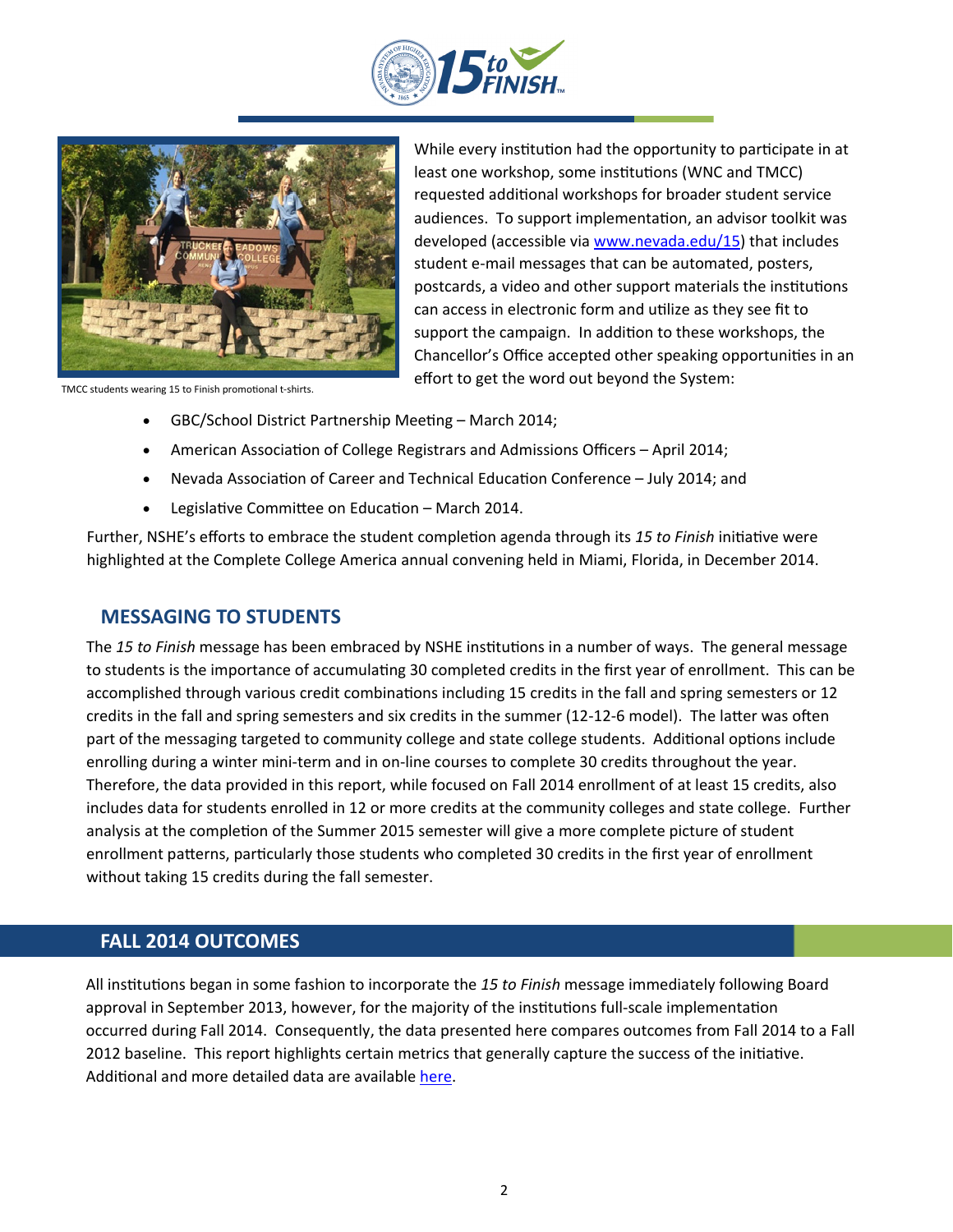

All Students. The following data include headcount for all 18 to 24 year old undergraduate degree-seeking students taking 15 or more credits during Fall 2012, Fall 2013, and Fall 2014. From this data, it is apparent that the number of 18 to 24 year olds taking 15 or more credits increased across most of the institutions.

|             | <b>Headcount: All Degree-Seeking Undergraduate Students</b><br>$(Ages 18-24)$<br><b>Enrolled in 15 or more credits</b> |                  |                  |                        |                        |  |
|-------------|------------------------------------------------------------------------------------------------------------------------|------------------|------------------|------------------------|------------------------|--|
|             | <b>Fall 2012</b>                                                                                                       | <b>Fall 2013</b> | <b>Fall 2014</b> | F12 to F14<br>% Change | F13 to F14<br>% Change |  |
| <b>UNLV</b> | 5,301                                                                                                                  | 5,471            | 6,432            | 27.85%                 | 17.57%                 |  |
| <b>UNR</b>  | 5,300                                                                                                                  | 5,567            | 7,624            | 43.85%                 | 36.95%                 |  |
| <b>NSC</b>  | 168                                                                                                                    | 112              | 227              | 35.12%                 | 102.68%                |  |
| <b>CSN</b>  | 1,099                                                                                                                  | 1,026            | 1,076            | $-2.09%$               | 4.87%                  |  |
| <b>GBC</b>  | 236                                                                                                                    | 250              | 243              | 2.97%                  | $-2.80%$               |  |
| TMCC        | 380                                                                                                                    | 412              | 496              | 30.53%                 | 20.39%                 |  |
| <b>WNC</b>  | 165                                                                                                                    | 218              | 273              | 65.45%                 | 25.23%                 |  |

While the number of students taking 15 credits incrementally increased since the Board's approval of the campaign, the percentage of all students taking at least 15 credits clearly shows the impact of the enrollment intensity campaign.

|            | <b>Percentage of All Degree-Seeking Undergraduate</b><br><b>Students (Ages 18 to 24)</b><br><b>Enrolled in 15 or more credits</b> |                  |                  |  |  |  |
|------------|-----------------------------------------------------------------------------------------------------------------------------------|------------------|------------------|--|--|--|
|            | <b>Fall 2012</b>                                                                                                                  | <b>Fall 2013</b> | <b>Fall 2014</b> |  |  |  |
| UNLV       | 32.3%                                                                                                                             | 33.1%            | 37.7%            |  |  |  |
| <b>UNR</b> | 44.6%                                                                                                                             | 44.3%            | 53.9%            |  |  |  |
| <b>NSC</b> | 13.3%                                                                                                                             | 10.6%            | 16.8%            |  |  |  |
| <b>CSN</b> | 6.8%                                                                                                                              | 6.3%             | 6.5%             |  |  |  |
| <b>GBC</b> | 24.5%                                                                                                                             | 24.3%            | 26.7%            |  |  |  |
| TMCC       | 6.9%                                                                                                                              | 8.1%             | 10.0%            |  |  |  |
| <b>WNC</b> | 9.6%                                                                                                                              | 13.0%            | 17.5%            |  |  |  |

At UNR more than half (53.9 percent) of all degree‐seeking undergraduates ages 18 to 24 were enrolled in 15 or more credits in Fall 2014 – an indication of the institution's strong commitment to the initiative that is expected to have a positive impact on its graduation rates as these students progress towards degree completion. WNC also significantly increased its percent of all degree-seeking students enrolled in at least 15 credits from 9.6 percent in Fall 2012 to 17.5 percent in Fall 2014.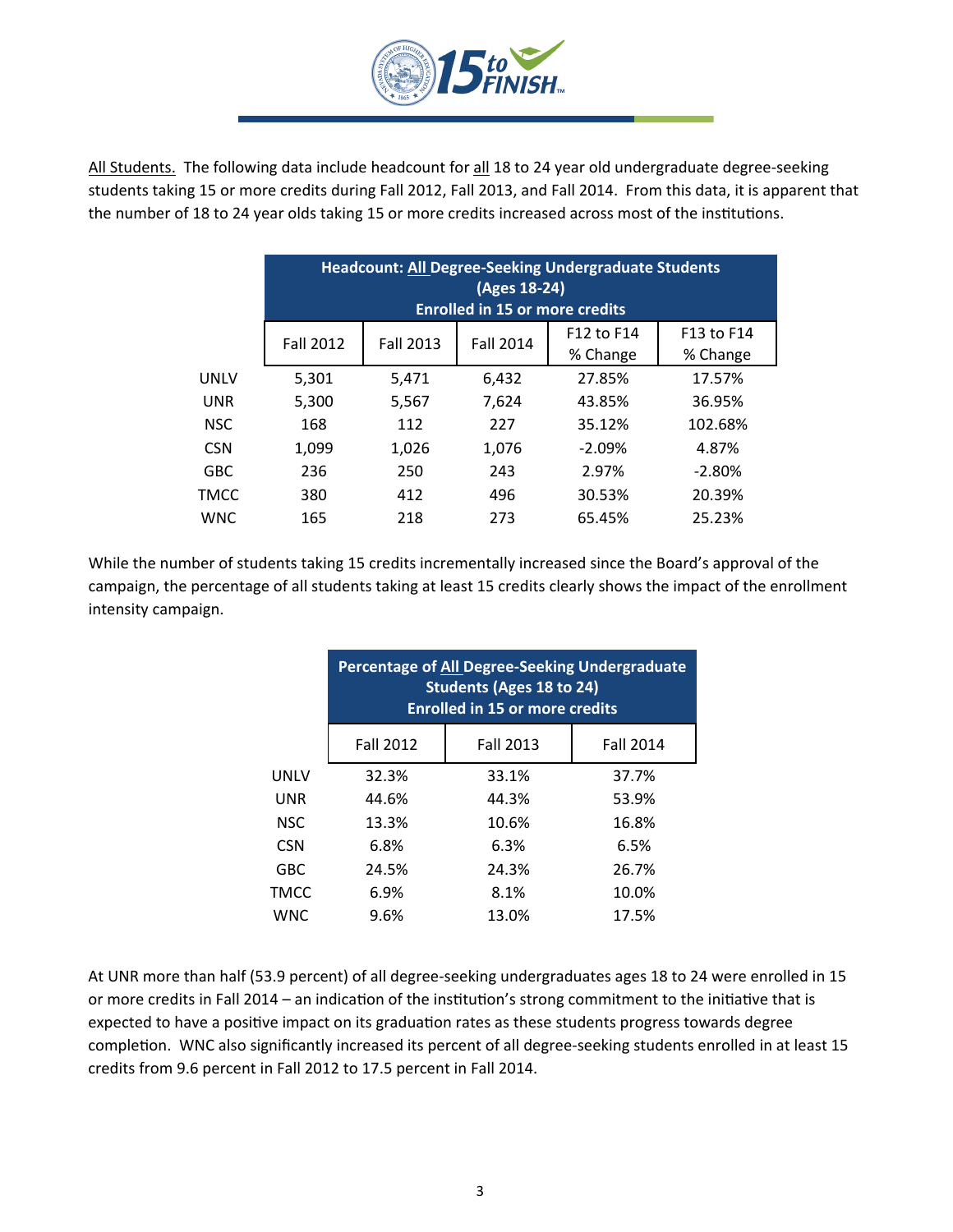

First-Time Students. Looking at the first-time, degree-seeking subset of the 18 to 24 year old undergraduate population, a more dramatic increase in the number of students taking 15 or more credits during Fall 2012, Fall 2013, and Fall 2014 is evident. This is most likely attributable to the fact that the 15 to Finish message was incorporated into new student orientation sessions across all NSHE institutions. The following table is for 18 to 24 year old first-time, degree-seeking students only and depicts a significant increase in students taking at least 15 credits, particularly over Fall 2012 baseline figures.

|            | <b>Headcount: First-Time, Degree-Seeking Students</b><br>(Ages 18 to 24)<br><b>Enrolled in 15 or more credits</b> |                  |                  |                        |                        |  |  |
|------------|-------------------------------------------------------------------------------------------------------------------|------------------|------------------|------------------------|------------------------|--|--|
|            | <b>Fall 2012</b>                                                                                                  | <b>Fall 2013</b> | <b>Fall 2014</b> | F12 to F14<br>% Change | F13 to F14<br>% Change |  |  |
| UNLV       | 956                                                                                                               | 1,566            | 2,028            | 112.13%                | 29.50%                 |  |  |
| <b>UNR</b> | 1,547                                                                                                             | 1,583            | 2,336            | 51.00%                 | 47.57%                 |  |  |
| <b>NSC</b> | 13                                                                                                                | 24               | 65               | 400.00%                | 170.83%                |  |  |
| <b>CSN</b> | 191                                                                                                               | 180              | 250              | 30.89%                 | 38.89%                 |  |  |
| <b>GBC</b> | 41                                                                                                                | 78               | 82               | 100.00%                | 5.13%                  |  |  |
| TMCC       | 56                                                                                                                | 64               | 121              | 116.07%                | 89.06%                 |  |  |
| <b>WNC</b> | 49                                                                                                                | 78               | 154              | 214.29%                | 97.44%                 |  |  |

When again considering the percentage of all first-time, degree-seeking students taking 15 or more credits, the impact of the campaign is apparent. All institutions experienced an increase in the percentage of first-time students taking 15 or more credits.

|             | Percentage of First-Time Degree-Seeking<br><b>Undergraduate Students (Ages 18 to 24)</b><br><b>Enrolled in 15 or more credits</b> |                  |                  |  |  |
|-------------|-----------------------------------------------------------------------------------------------------------------------------------|------------------|------------------|--|--|
|             | <b>Fall 2012</b>                                                                                                                  | <b>Fall 2013</b> | <b>Fall 2014</b> |  |  |
| <b>UNLV</b> | 36.2%                                                                                                                             | 50.4%            | 63.6%            |  |  |
| <b>UNR</b>  | 62.3%                                                                                                                             | 61.2%            | 80.1%            |  |  |
| <b>NSC</b>  | 12.7%                                                                                                                             | 10.9%            | 28.5%            |  |  |
| <b>CSN</b>  | 6.3%                                                                                                                              | 5.5%             | 6.8%             |  |  |
| <b>GBC</b>  | 21.8%                                                                                                                             | 32.4%            | 32.2%            |  |  |
| TMCC        | 5.5%                                                                                                                              | 6.7%             | 12.9%            |  |  |
| <b>WNC</b>  | 12.4%                                                                                                                             | 17.0%            | 28.6%            |  |  |

UNLV saw a significant increase in the percentage of first-time students taking 15 or more credits, increasing from 36.2 percent in Fall 2012 to 63.6 percent in Fall 2014. UNR is also notable with 80.1 percent of first-time students in Fall 2014 taking at least 15 credit hours. Both GBC and WNC saw increases of 10 percentage points or more between Fall 2012 and Fall 2014.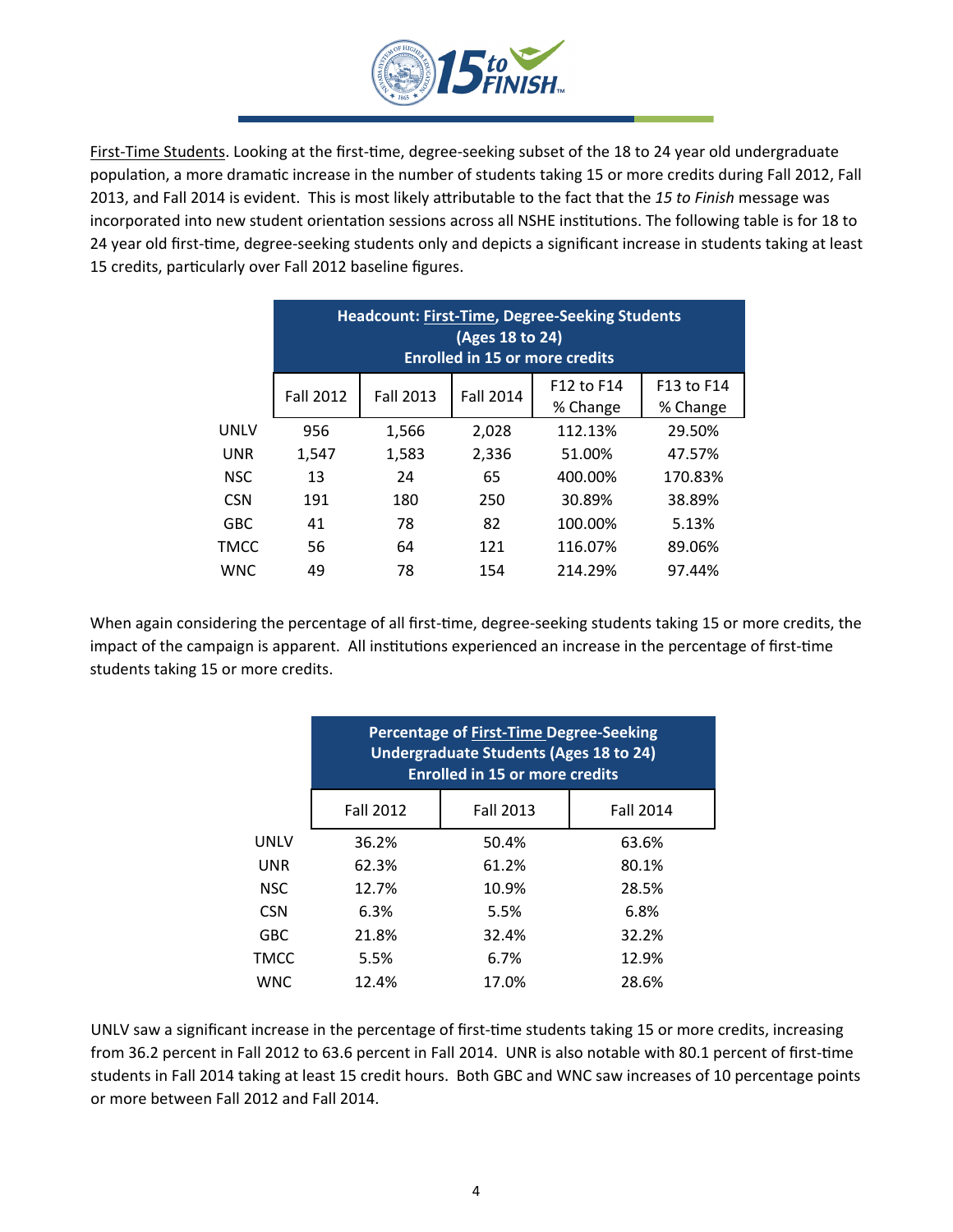



UNR New Student OrientaƟon leaders helped promote *15 to Finish* objectives.

12 or More Credits. As previously noted, the messaging of the *15 to Finish* campaign took on various forms, parƟcularly at the state college and community college where it was recognized early on that 15 credits per semester is not a model that will work for all students, particularly those who must work to support themselves and a family while paying for college. Because the 15 credits per semester message took many forms, including 12 credits in the Fall and Spring and six credits in the summer (12‐12‐6 model), the following data reflect the number of students taking 12 or more credits during Fall 2012, Fall 2013, and Fall 2014. This analysis does not consider the number of students that accumulated 30 credits during the academic year, because complete data for the 2014‐15 academic year will not be available until the end of the summer term.

The following table indicates the nuanced message of 12‐12‐6 most likely did reach entering freshman students at the community colleges and state college as it reflects increases across the board in the percentage of new students taking 12 or more credits:

|            | <b>Percentage of First-Time, Degree-Seeking Students</b><br>(Ages 18 to 24)<br><b>Enrolled in 12 or more credits</b> |                  |                  |  |  |  |
|------------|----------------------------------------------------------------------------------------------------------------------|------------------|------------------|--|--|--|
|            | <b>Fall 2012</b>                                                                                                     | <b>Fall 2013</b> | <b>Fall 2014</b> |  |  |  |
| <b>NSC</b> | 75.5%                                                                                                                | 70.9%            | 77.2%            |  |  |  |
| <b>CSN</b> | 45.7%                                                                                                                | 39.6%            | 41.7%            |  |  |  |
| <b>GBC</b> | 58.5%                                                                                                                | 69.3%            | 68.2%            |  |  |  |
| TMCC       | 43.2%                                                                                                                | 40.5%            | 51.1%            |  |  |  |
| <b>WNC</b> | 51.5%                                                                                                                | 59.2%            | 65.6%            |  |  |  |

Overall, Fall 2014 data indicate that the 15 to *Finish* message was effective in increasing the number of students taking 15 or more credits. It is also apparent from the data that the greatest impact occurred with entering freshmen who were most likely to receive the message through new student orientation and other institutional efforts.

Grade Point Average. Historical data indicate that NSHE students who take 15 or more credits have higher grade point averages than their counterparts taking fewer credits. That trend was confirmed with the following Fall 2014 data. Across all institutions the cohort GPA was highest for students taking 15 or more credits.